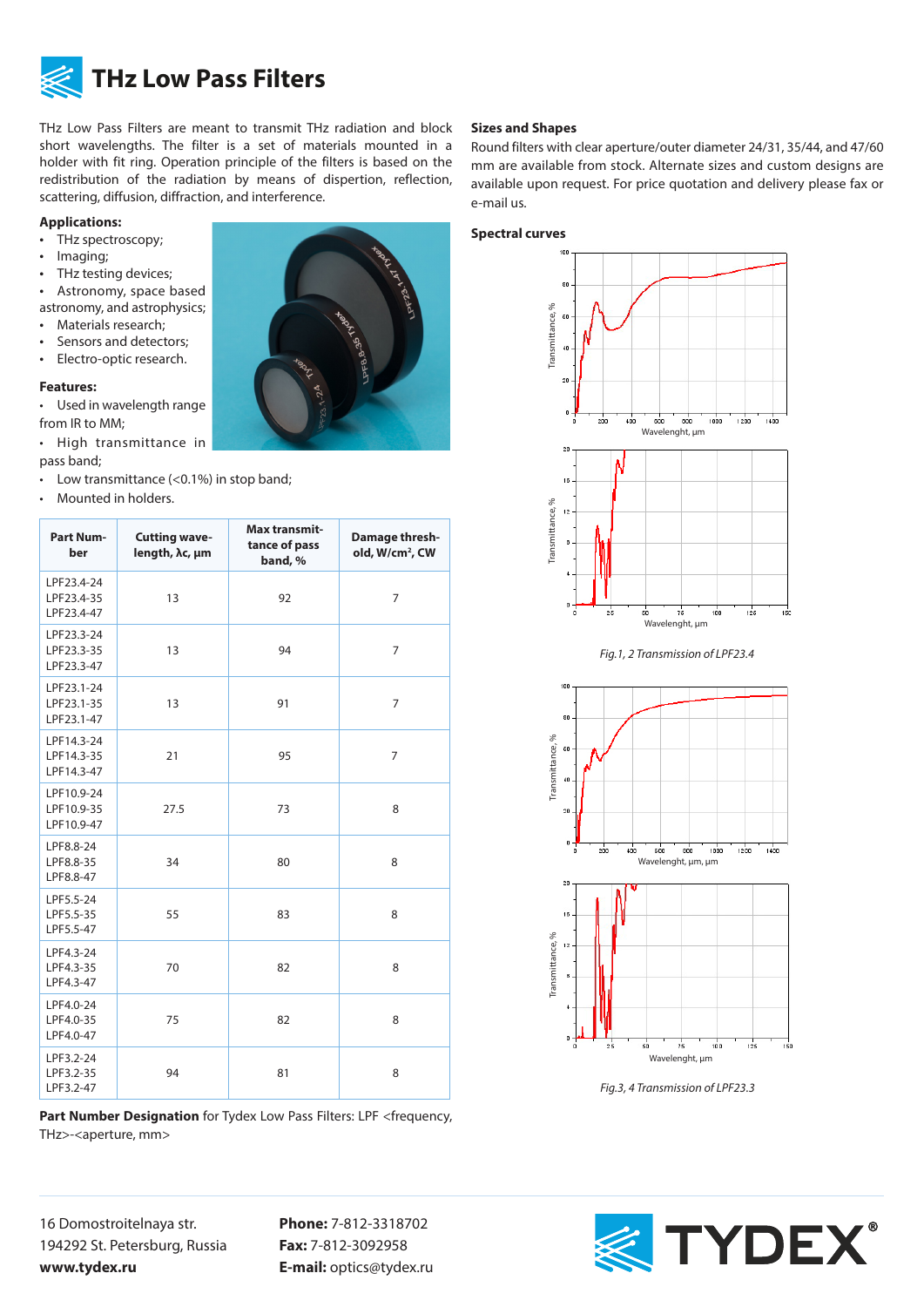



Wavelenght, μm *Fig.7,8 Transmission of LPF14.3*

 $25$ 

 $50$ 





*Fig.9, 10 Transmission of LPF10.9*





*Fig.11, 12 Transmission of LPF8.8*



**Phone:** 7-812-3318702 **Fax:** 7-812-3092958 **E-mail:** optics@tydex.ru

 $150$